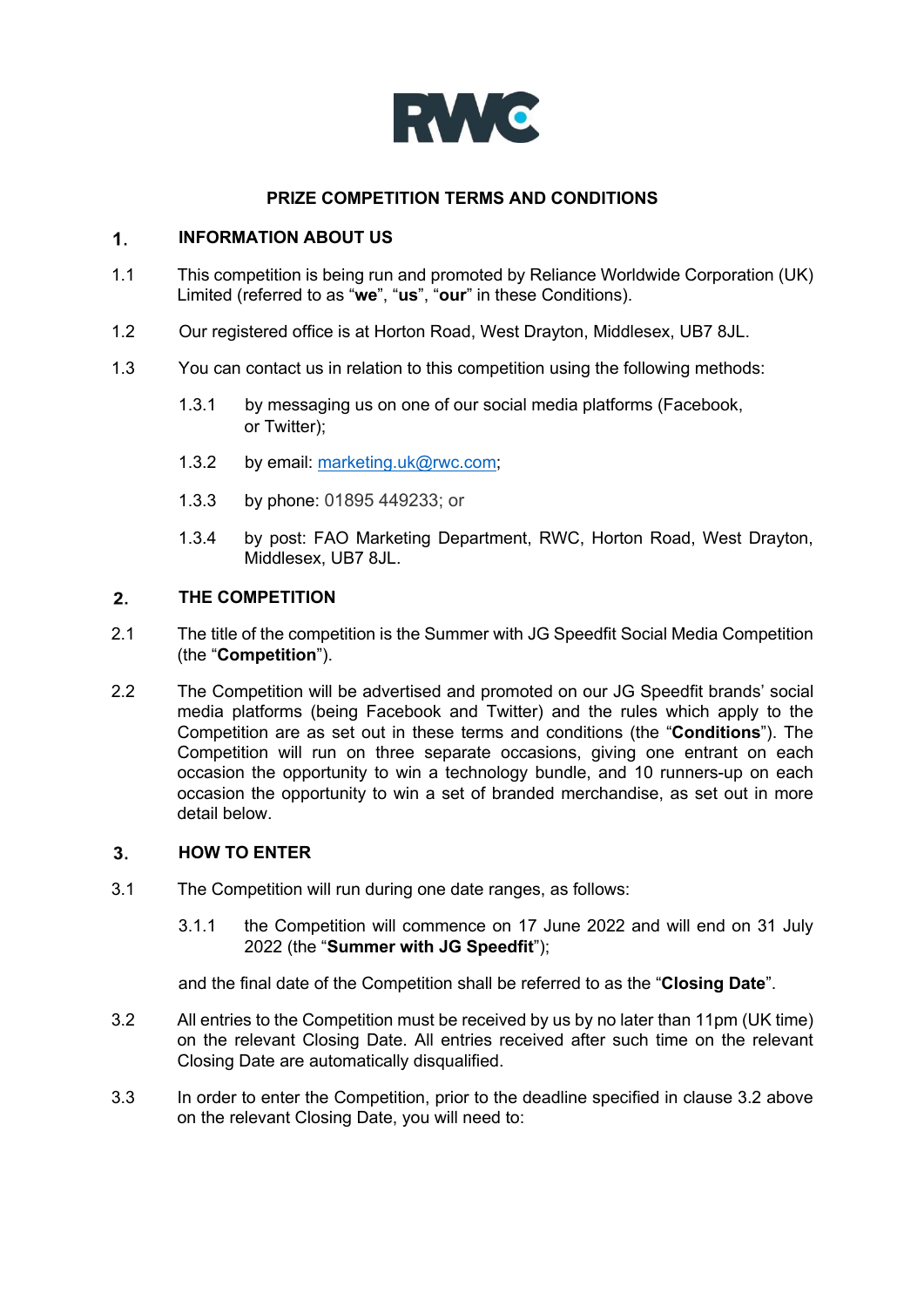

- 3.3.1 "like" the post which we will publish on the first day of each running of the Competition on our social medial platforms (being Facebook and Twitter) (the "**Competition Post**"); and
- 3.3.2 comment below the Competition Post to tell us how our JG Speedfit products have made a difference to you. Your comment may include (but is not required to include) pictures showing your use of our JG Speedfit products.
- 3.4 We will not accept responsibility for Competition entries that are deleted or are otherwise unavailable to be viewed by us regardless of cause, including, for example, as a result of any technical malfunction, network, server, computer hardware or software failure of any kind.
- 3.5 By submitting an entry to the Competition, you are agreeing to be bound by these Conditions.

### 4. **DECIDING THE WINNERS AND RUNNERS-UP**

Entries to the Competition will be judged by a panel of three internal judges based on the creativity, interest, distinctiveness or entertainment value of the entry. The decision of the panel of judges (acting reasonably) will be final.

### 5. **ELIGIBILITY**

- 5.1 The Competition is open to all residents in the UK aged 18 years or over who have purchased at least one JG Speedfit product from us in the past, except:
	- 5.1.1 our employees or any employees of other companies within our group; or
	- 5.1.2 members of the immediate families or households of 5.1.1 above.
- 5.2 In entering the Competition, you confirm that you are eligible to do so and eligible to claim any prize you may win. We may require you to provide proof that you are eligible to enter the Competition.
- 5.3 We will not accept Competition entries that are:
	- 5.3.1 automatically generated by computer; or
	- 5.3.2 completed by third parties or in bulk.
- 5.4 We reserve all rights to disqualify you if your conduct is contrary to the spirit or intention of the Competition.
- 5.5 You shall not be permitted to win the Competition if you have previously won an earlier running of the Competition.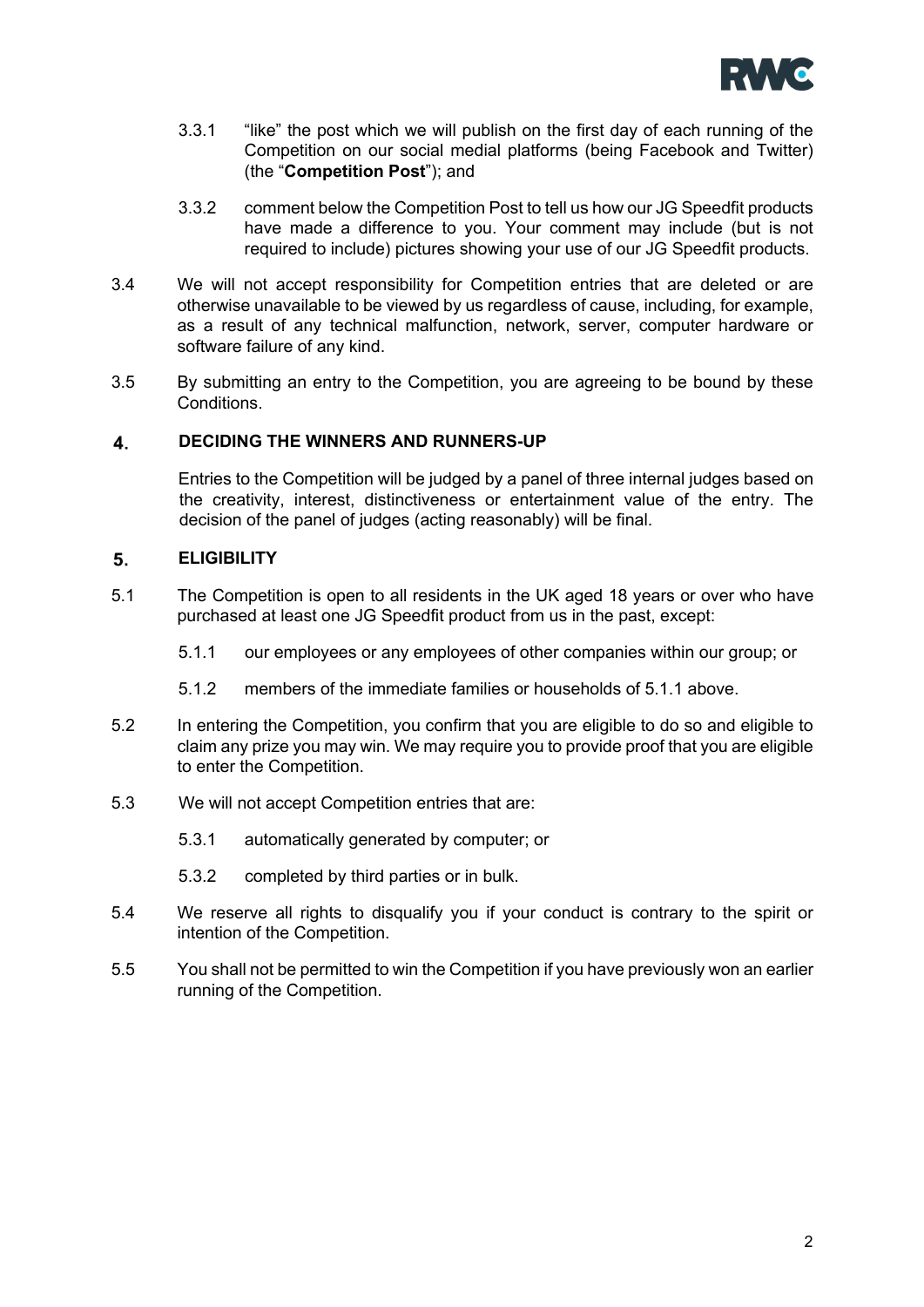

# 6. **THE PRIZES**

6.1 The prizes for the winners of the Competition are as follows:

| <b>Competition</b>      | <b>Prize</b>                          |
|-------------------------|---------------------------------------|
| Summer with JG Speedfit | 1 Ooni Fyra 12 Wood Pellet Pizza Oven |

- 6.2 For the Competition, the following prizes will also be awarded to 60 runners-up:
	- 6.2.1 10 camping chairs colour may vary.
	- 6.2.2 50 JG Speedfit branded keyring bottle opener
- 6.3 Prizes are subject to availability. We reserve the right to substitute the prizes with items of equal or greater value if circumstances beyond our control makes it necessary to do so.
- 6.4 The prizes are not negotiable or transferable.

# $\overline{7}$ . **WINNERS**

- 7.1 The decision of the judges nominated by us is final and no correspondence or discussion in relation to the judges' decision will be entered into.
- 7.2 We will contact the winner and runners-up personally as soon as practicable after the judges have reached their decision, using the same social media platform on which they entered the Competition.
- 7.3 We are required to either publish or make available information that indicates that a valid award took place. To comply with this obligation we will publish the name of each winner and their winning entries within one month of the Closing Date of the relevant running of the Competition.
- 7.4 If you object to any or all of your name and winning entry being published or made available, please contact us using the details set out in clause 1.3 above. In such circumstances, we must still provide the information and winning entry to the Advertising Standards Authority on request.

# 8. **CLAIMING THE PRIZE**

- 8.1 In order to claim the prize you must respond to our message on the relevant social media platform when we contact you to confirm that you are a winner. You must also provide your residential address and telephone number in order for us to deliver the prize to you.
- 8.2 If the winner or a runner-up cannot be contacted or is not available, or has not claimed their prize within two weeks of our message on the relevant social media platform, we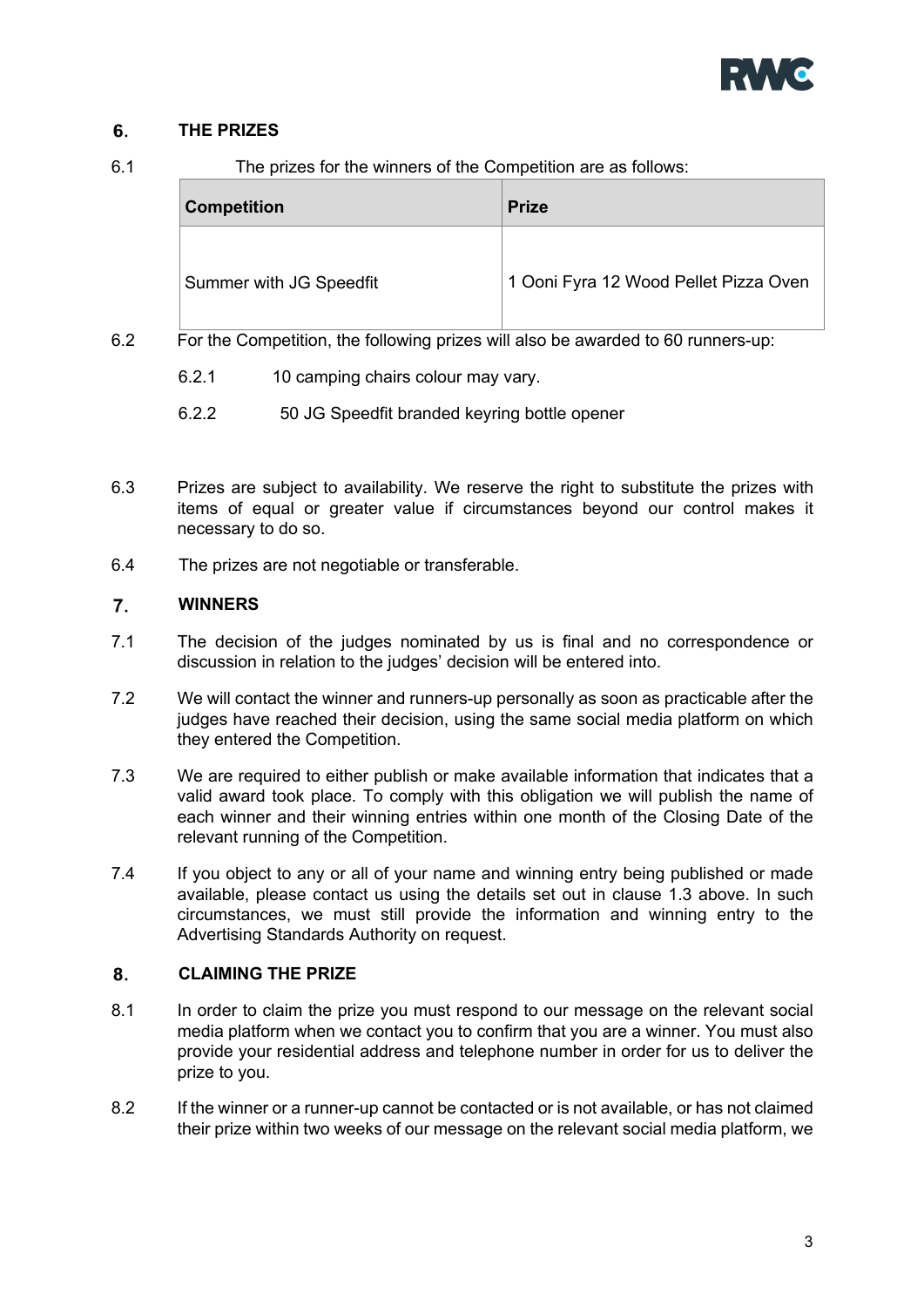

reserve the right to offer the prize to the next eligible entrant selected from the entries that were received before the relevant Closing Date.

- 8.3 Please allow 14-21 days for delivery of the prize after you have claimed it and provided your delivery details in accordance with clause 8.1 above.
- 8.4 The prize may not be claimed by a third party on your behalf.
- 8.5 We do not accept any responsibility if you are not able to claim the prize.

# $9<sub>1</sub>$ **LIMITATION OF LIABILITY**

Insofar as is permitted by law, neither us, nor our agents or distributors, will in any circumstances be responsible or liable to compensate the winners or any of the runners-up or accept any liability for any loss, damage, personal injury or death occurring as a result of taking up the prize except where it is caused by our negligence, or the negligence of our agents or distributors or that of their employees. Your statutory rights are not affected.

# **OWNERSHIP OF COMPETITION ENTRIES AND INTELLECTUAL PROPERTY**   $10.$ **RIGHTS**

- 10.1 All competition entries and any accompanying material submitted to us will become our property on receipt.
- 10.2 By submitting your competition entry and any accompanying material, you agree to:

10.2.1 assign to us all your intellectual property rights with full title guarantee; and

10.2.2 waive all moral rights,

in and to your competition entry and otherwise arising in connection with your entry to which you may now or at any time in the future be entitled under the Copyright, Designs and Patents Act 1988 as amended from time to time and under all similar legislation from time to time in force anywhere in the world.

10.3 You agree that we may, but are not required to, make your entry available on our website, www.johnguest.com, and any other social media, whether now known or invented in the future, and in connection with any publicity of the Competition.

### $11.$ **DATA PROTECTION AND PUBLICITY**

- 11.1 We will only process your personal information as set out in our Prize Draw Privacy Notice, which is available for you to view here: [*insert link*]
- 11.2 See also clauses 7.3 and 7.4 above, with regard to the announcement of winners.

# $12.$ **GENERAL**

12.1 If there is any reason to believe that there has been a breach of these Conditions, we may, at our sole discretion, reserve the right to exclude you from participating in the Competition (or any running of it).